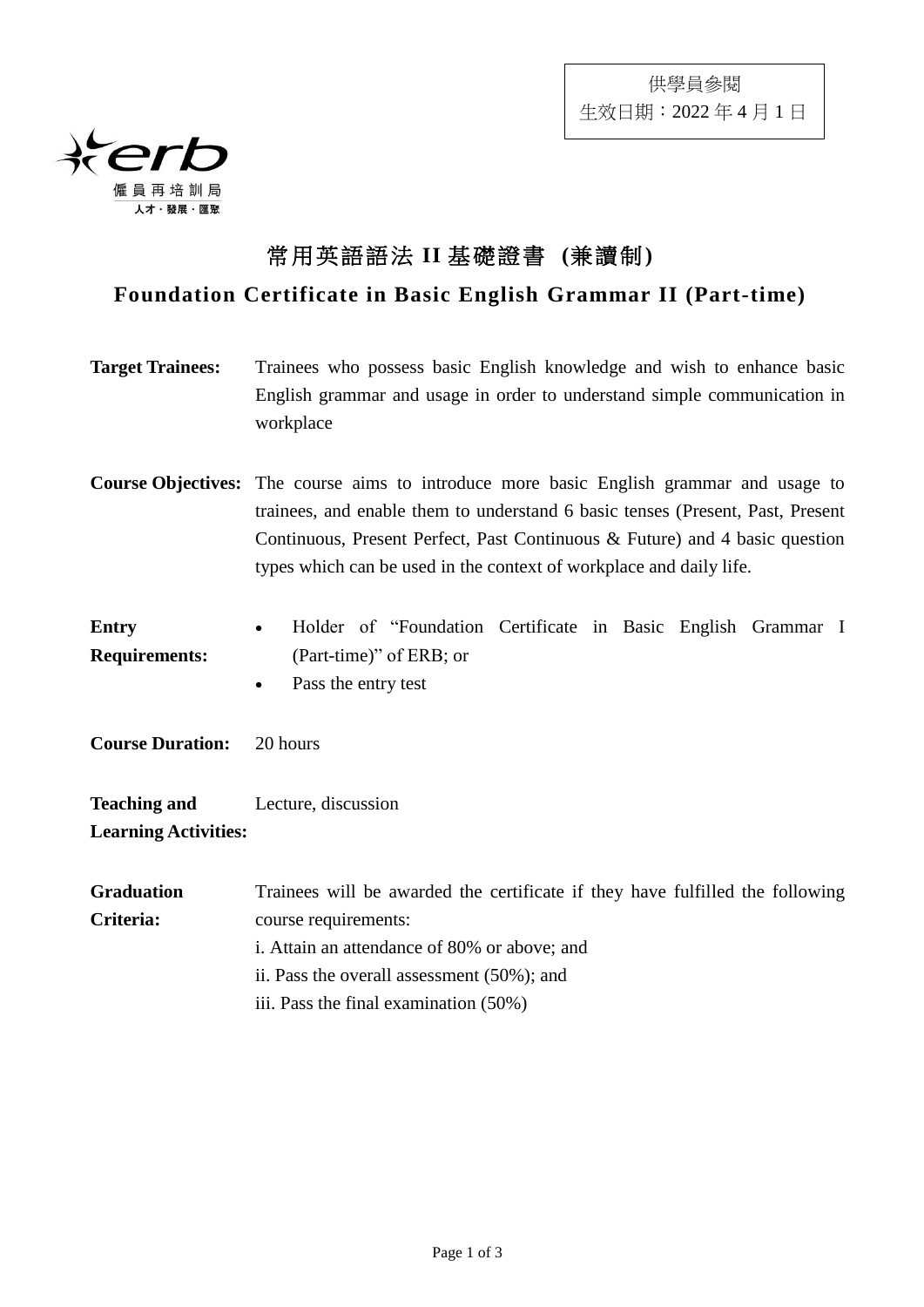| Module                           | Content                                                   | Training<br><b>Hours</b> |  |
|----------------------------------|-----------------------------------------------------------|--------------------------|--|
| (A) Skills Training (28.5 hours) |                                                           |                          |  |
| 1. Understanding of              | Basic Tenses (Present Tense, Past Tense, Present<br>(i)   | 9                        |  |
| basic tenses                     | Continuous Tense, Present Perfect Tense, Past             |                          |  |
|                                  | Continuous Tense, Future Tense)                           |                          |  |
|                                  | (ii)<br>Time Indicators, Verb Tenses, Question and        |                          |  |
|                                  | <b>Negative Forms</b>                                     |                          |  |
|                                  | Related basic sentence structures<br>(iii)                |                          |  |
|                                  | Common mistakes<br>(iv)                                   |                          |  |
| 2. Understanding of              | (i)<br>Question types                                     | 6                        |  |
| basic question                   | - Yes/no questions                                        |                          |  |
| types                            | - Wh questions                                            |                          |  |
|                                  | - Choice questions                                        |                          |  |
|                                  | - Tag questions                                           |                          |  |
|                                  | Related basic sentence structures<br>(ii)                 |                          |  |
|                                  | Common mistakes<br>(iii)                                  |                          |  |
|                                  |                                                           |                          |  |
| 3. Understanding the             | Purchase orders and sales invoices<br>(i)                 | 4                        |  |
| contextual                       | Short internal notice / circulars and memorandums<br>(ii) |                          |  |
| applications in                  | (memos)                                                   |                          |  |
| simple workplace                 | Short internal forms<br>(iii)                             |                          |  |
| correspondence                   |                                                           |                          |  |
| (B) Course Assessment (1 hour)   |                                                           |                          |  |
| 4. Course Assessment             | <b>Final Written Examination</b>                          | 1                        |  |
|                                  |                                                           |                          |  |
|                                  | Total:                                                    | 20                       |  |

## **Training Content:**